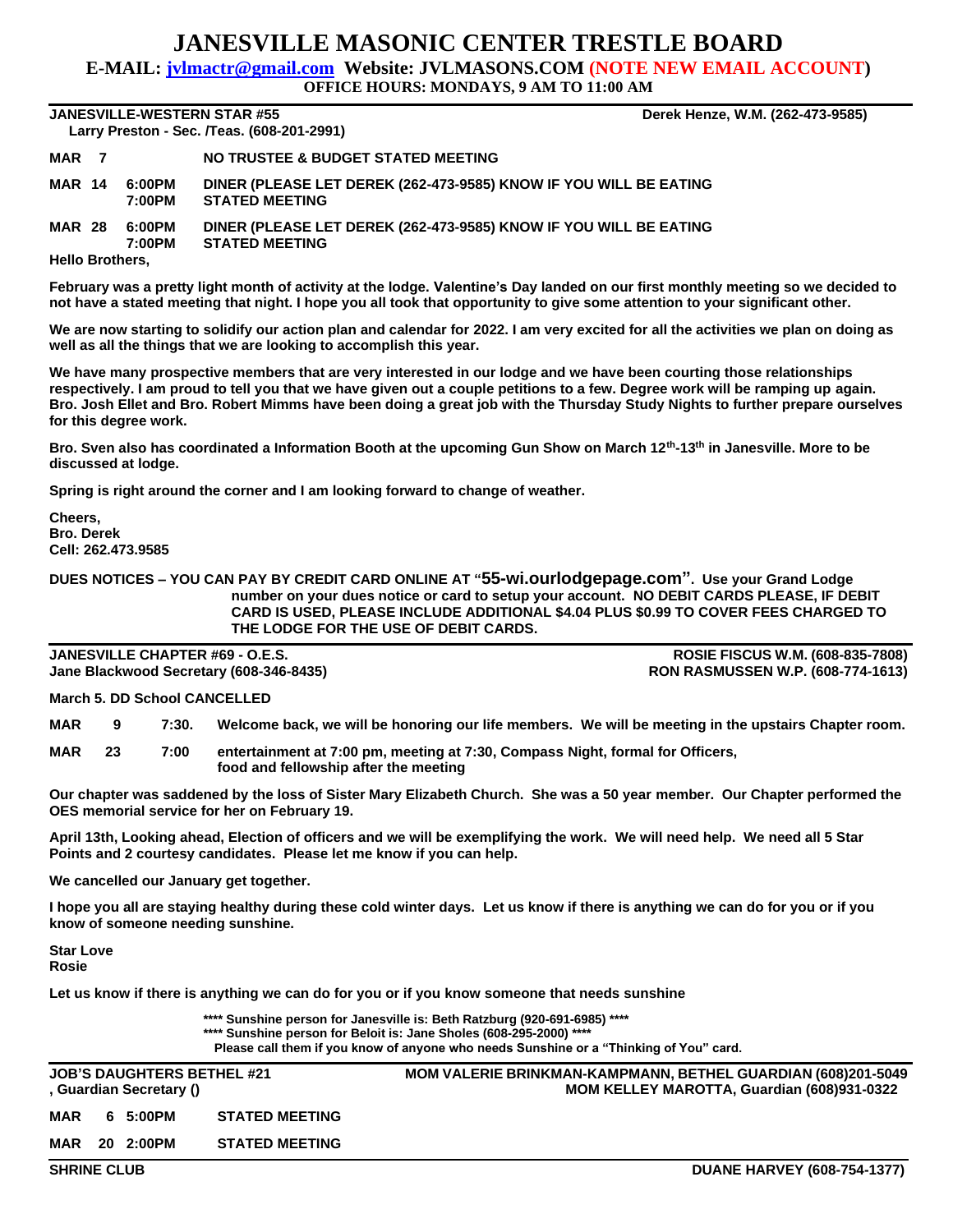

## **JANESVILLE'S TRESTLE-BOARD DESIGNS**

**E-mail: [jvlmactr@ATT.NET](mailto:jvlmactr@ATT.NET)**



## **Website: jvlmasons.com** *MARCH 2022*

| <b>SUNDAY</b>                                                                       | <b>MONDAY</b>                                                                                                                                             | <b>TUESDAY</b>                                                    | <b>WEDNESDAY</b>                                                 | <b>THURSDAY</b>                                                                          | <b>FRIDAY</b> | <b>SATURDAY</b>                                                                   |
|-------------------------------------------------------------------------------------|-----------------------------------------------------------------------------------------------------------------------------------------------------------|-------------------------------------------------------------------|------------------------------------------------------------------|------------------------------------------------------------------------------------------|---------------|-----------------------------------------------------------------------------------|
|                                                                                     |                                                                                                                                                           |                                                                   |                                                                  |                                                                                          |               |                                                                                   |
|                                                                                     |                                                                                                                                                           | 1                                                                 | $\overline{2}$                                                   | 3<br><b>MASONIC</b><br><b>ALL DEGREE'S</b><br><b>STUDY GROUP</b><br>7:00PM               | 4             | 5<br>MEET, STUDY,<br>FELLOWSHIP,<br><b>AND</b><br><b>BREAKFAST</b><br>$9:00$ AM   |
| 6<br><b>JOB'S</b><br><b>DAUGHTERS</b><br><b>STATED</b><br><b>MEETING</b><br>5:00PM  | $\overline{7}$<br><b>JANESVILLE-</b><br><b>WESTERN</b><br><b>STAR</b><br><b>TRUSTEES &amp;</b><br><b>FINANCE</b><br><b>COMMITTEE</b><br><b>NO MEETING</b> | 8<br><b>AMERICAN</b><br><b>LEGION</b><br><b>MEETING</b><br>6:00PM | 9<br><b>CHAPTER 69</b><br><b>OES</b><br>7:00PM<br><b>MEETING</b> | 10 <sup>1</sup><br><b>MASONIC</b><br><b>ALL DEGREE'S</b><br><b>STUDY GROUP</b><br>7:00PM | 11            | 12<br>MEET, STUDY,<br>FELLOWSHIP,<br><b>AND</b><br><b>BREAKFAST</b><br>$9:00$ AM  |
| 13                                                                                  | 14<br><b>JANESVILLE-</b><br><b>WESTERN</b><br><b>STAR</b><br>#55<br>7:00PM<br><b>MEETING</b>                                                              | 15                                                                | 16                                                               | 17<br><b>MASONIC</b><br><b>ALL DEGREE'S</b><br><b>STUDY GROUP</b><br>7:00PM              | 18            | 19<br>MEET, STUDY,<br>FELLOWSHIP,<br><b>AND</b><br><b>BREAKFAST</b><br>9:00 AM AT |
| 20<br><b>JOB'S</b><br><b>DAUGHTERS</b><br>2:00PM<br><b>STATED</b><br><b>MEETING</b> | 21<br><b>BLOOD DRIVE</b><br>9:30AM-2:30PM<br><b>ZOR SHRINE</b><br><b>CLUB</b><br>7:00PM                                                                   | 22                                                                | 23<br><b>CHAPTER 69</b><br><b>OES</b><br>7:PM<br><b>MEETING</b>  | 24<br><b>MASONIC</b><br><b>ALL DEGREE'S</b><br><b>STUDY GROUP</b><br>7:00PM              | 25            | 26<br>MEET,<br>STUDY,<br>FELLOWSHIP,<br><b>AND</b><br><b>BREAKFAST</b><br>9:00 AM |
| 27                                                                                  | 28<br><b>JANESVILLE-</b><br><b>WESTERN</b><br><b>STAR</b><br>#55<br>7:00PM<br><b>MEETING</b>                                                              | 29                                                                | 30                                                               | 31<br><b>ALL DEGREE'S</b><br><b>STUDY GROUP</b><br>7:00PM                                |               |                                                                                   |
|                                                                                     |                                                                                                                                                           |                                                                   |                                                                  |                                                                                          |               |                                                                                   |

**AMERICAN RED CROSS BLOOD DRIVE: The Trustees are providing our building to the American Red Cross as a courtesy to the community and the American Red Cross. The American Red Cross will be holding a monthly Blood Drive every third Monday of the month from 9:30 am to 2:30 pm. Please help support them. Walk-ins are welcome but appointments are best. Appointments can be made through the jvlmasons.com website and clicking on the Red** 

**Cross icon or by going to redcrossblood.org. The next Blood Drives will be MARCH 21, 2022 AND APRIL 18, 2022. These drives have been well attended with the appointment schedule filled.**

**HELP: THE 32-YEAR-OLD AIR CONDITIONER FOR THE MAIN LODGE ROOM HAS SEEN ITS BETTER DAYS AND QUIT. THE TRUSTEES HAVE RECEIVED QUOTES FOR THE REPLACEMENT AT A COST OF \$20,000. YOUR HELP IS APPRECIATED HELPING THE MASONIC CENTER OFFSET THE COST OF THIS REPLACEMENT. EARLIER THIS YEAR THE CITY OF JANESVILLE REQUIRED THE CENTER INSTALL A GREASE TRAP IN THE LITTLE USED KITCHEN WHICH COST THE CENTER \$12,100. THE CENTER WILL**  BE TAKING OUT AN ADDITIONAL LOAN TO COVER THE AIR CONDITION UNIT FOR A TOTAL LOAN OF **\$32,000. THANKS TO THOSE THAT HAVE CONTRIBUTED FOR YOUR DONATIONS TO HELP THE MASONIC CENTER PAY FOR THESE UPDATES.**